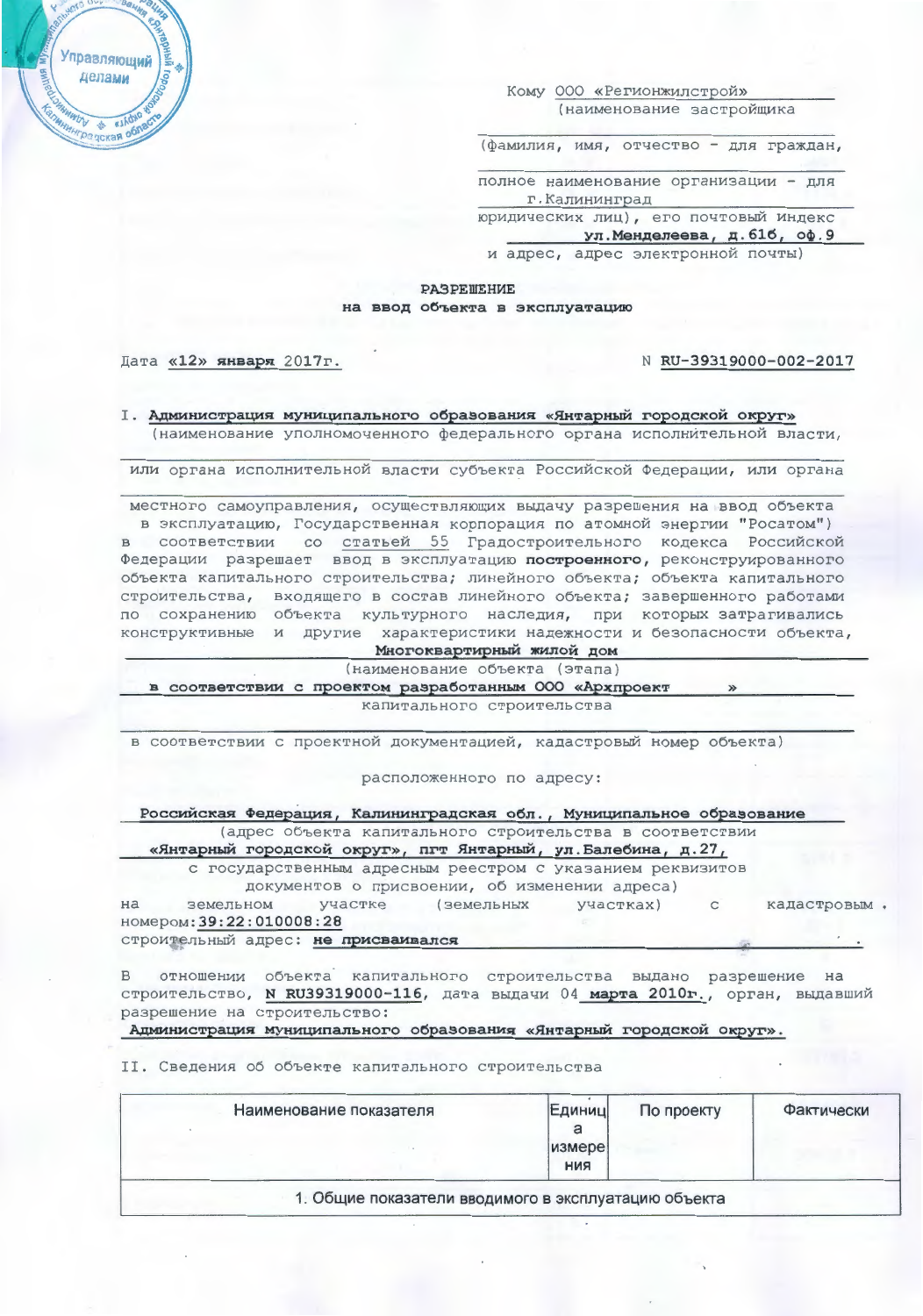| Строительный объем - всего               | куб. м |        |
|------------------------------------------|--------|--------|
| в том числе надземной части              | куб. м |        |
| Общая площадь                            | KB. M  | 3864,1 |
| Площадь нежилых помещений                | KB. M  | 1102,8 |
| Площадь встроенно-пристроенных помещений | KB. M  | 531,2  |
| Количество зданий, сооружений            | ШТ.    |        |

2. Объекты непроизводственного назначения

| Количество мест                                     |     |        |  |
|-----------------------------------------------------|-----|--------|--|
| Количество помещений                                |     |        |  |
| <b>Вместимость</b>                                  |     |        |  |
| Количество этажей                                   |     |        |  |
| в том числе подземных                               |     |        |  |
| Сети и системы инженерно-технического обеспечения - |     | $\sim$ |  |
| Лифты                                               | ШТ. |        |  |
| Эскалаторы                                          | ШТ. |        |  |
| Инвалидные подъемники                               | ШТ. |        |  |
| Инвалидные подъемники                               | ШТ. |        |  |
| Материалы фундаментов                               |     |        |  |
| Материалы стен                                      |     |        |  |
| Материалы перекрытий                                |     |        |  |
| Материалы кровли                                    |     |        |  |
| Иные показатели                                     |     |        |  |

## оъекты жилищного фонда ◢ Ofiuse BROILERL WARLLY ROMANIALINĂ (23 MOVEMMARINAM I  $VD$  M

| Общая площадь жилых помещений (за исключением<br>балконов, лоджий, веранд и террас)             | KB. M         | 2761,3           |
|-------------------------------------------------------------------------------------------------|---------------|------------------|
| Общая площадь нежилых помещений, в том числе<br>площадь общего имущества в многоквартирном доме | KB. M         | 1102,8/<br>571,6 |
| Количество этажей                                                                               | ШТ.           | 6                |
| в том числе подземных                                                                           |               |                  |
| Количество секций                                                                               | секций        | 5                |
| Количество квартир/общая площадь, всего<br>в том числе:                                         | шт./кв.<br>M  | 70/2761,3        |
| 1-комнатные                                                                                     | шт./кв.<br>M  | 50/1804,8        |
| 2-комнатные                                                                                     | ШТ./КВ.<br>M  | 20/956,5         |
| 3-комнатные                                                                                     | ШТ./КВ.<br>M. |                  |

 $\bar{z}$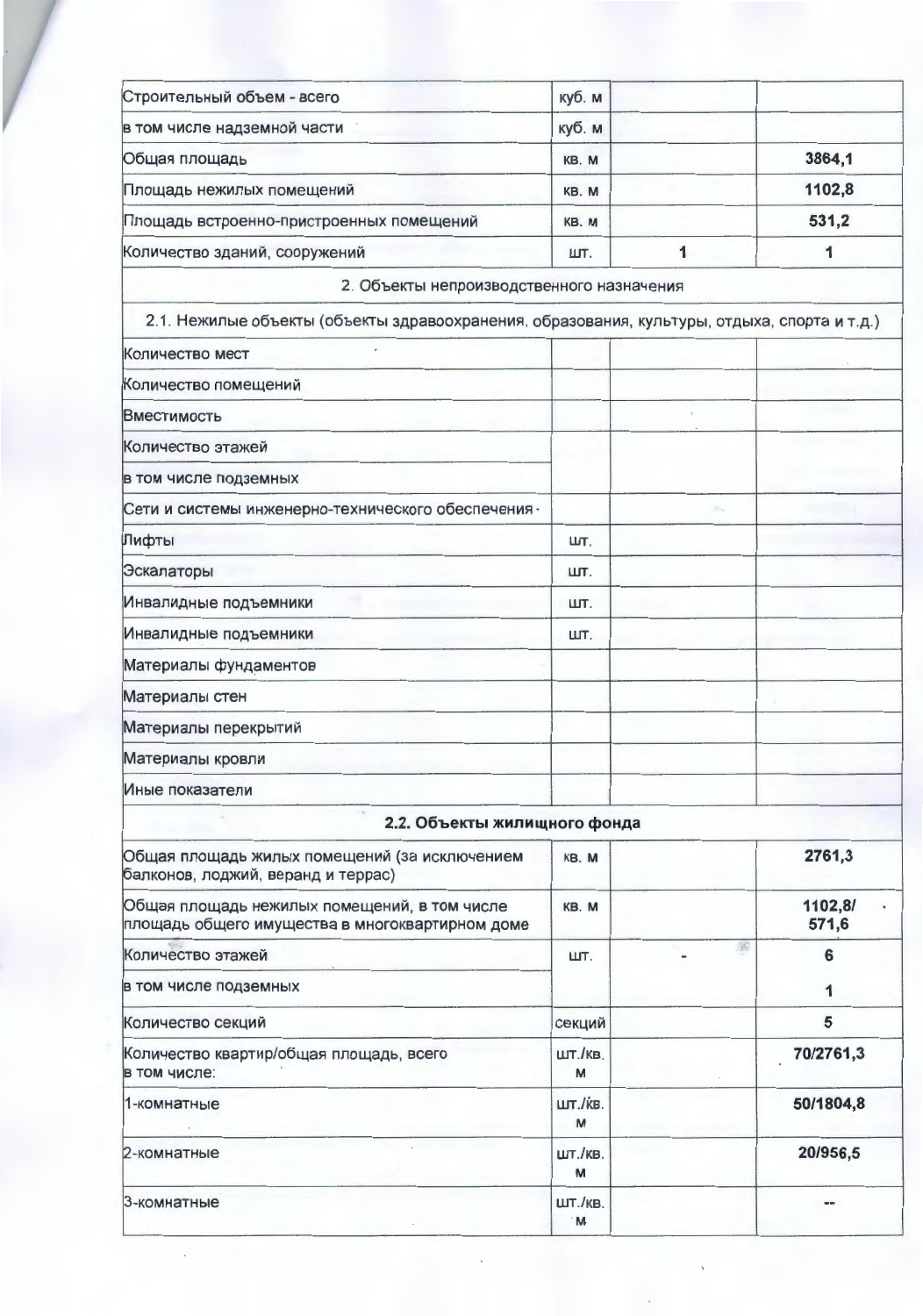| 4-комнатные                                                                               | ШТ./КВ.<br>M |   |                                        |
|-------------------------------------------------------------------------------------------|--------------|---|----------------------------------------|
| более чем 4-комнатные                                                                     | ШТ./КВ.<br>M |   |                                        |
| Общая площадь жилых помещений (с учетом балконов,<br>лоджий, веранд и террас)             | KB. M        |   | 2831,5                                 |
| Сети и системы инженерно-технического обеспечения                                         |              |   |                                        |
| Лифты                                                                                     | ШТ.          |   | нет                                    |
| Эскалаторы                                                                                | ШТ.          |   | нет                                    |
| Инвалидные подъемники                                                                     | ШТ.          |   | нет                                    |
| Материалы фундаментов                                                                     |              |   | железобетонные<br>блоки                |
| Материалы стен                                                                            |              |   | кирпичные                              |
| Материалы перекрытий                                                                      |              | m | деревянные,<br>железобетонные<br>ПЛИТЫ |
| Материалы кровли                                                                          |              |   | металлочерепица                        |
| Иные показатели                                                                           |              |   |                                        |
| 3. Объекты производственного назначения                                                   |              |   |                                        |
| Наименование объекта капитального строительства в соответствии с проектной документацией: |              |   |                                        |
| Тип объекта                                                                               |              |   |                                        |
| Мощность                                                                                  |              |   |                                        |
| Производительность                                                                        |              |   |                                        |
| Сети и системы инженерно-технического обеспечения                                         |              |   |                                        |
| Лифты                                                                                     | ШТ.          |   |                                        |
| Эскалаторы                                                                                | ШТ.          |   |                                        |
| Инвалидные подъемники                                                                     | ШТ.          |   |                                        |
| Материалы фундаментов                                                                     |              |   |                                        |
| Материалы стен                                                                            |              |   |                                        |
| Материалы перекрытий                                                                      |              |   |                                        |
| Материалы кровли                                                                          |              |   |                                        |
| Иные показатели                                                                           |              |   |                                        |
| 4. Линейные объекты                                                                       |              |   |                                        |
| Категория (класс)                                                                         |              |   |                                        |
| Протяженность                                                                             |              |   |                                        |
| Мощность (пропускная способность, грузооборот,<br>интенсивность движения)                 |              |   |                                        |
| Диаметры и количество трубопроводов, характеристики<br>материалов труб                    |              |   |                                        |
|                                                                                           |              |   |                                        |

 $\epsilon$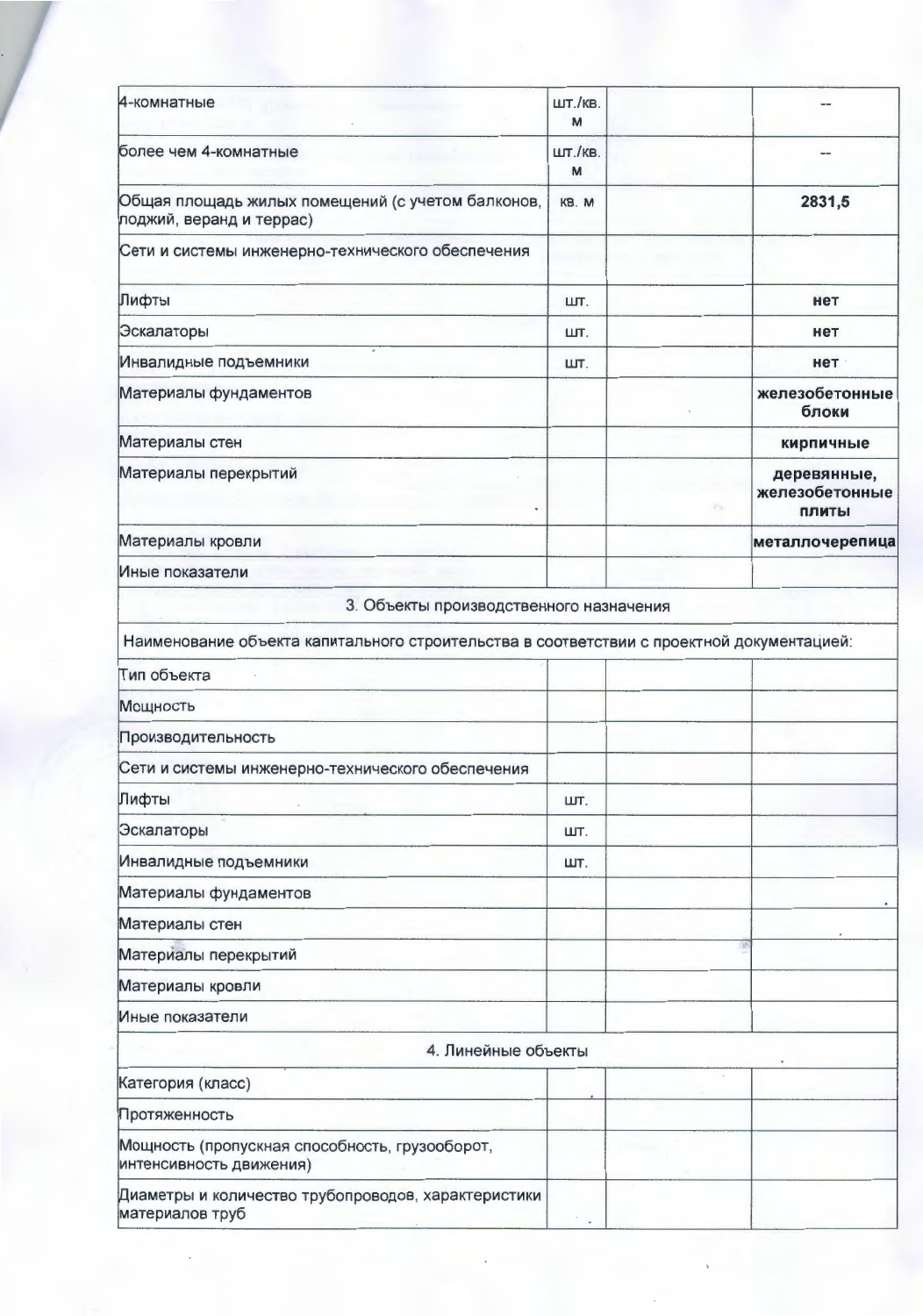| Тип (КЛ, ВЛ, КВЛ), уровень напряжения линий<br>электропередачи                                                                              |              |   |
|---------------------------------------------------------------------------------------------------------------------------------------------|--------------|---|
| Перечень конструктивных элементов, оказывающих<br>влияние на безопасность                                                                   |              |   |
| Иные показатели                                                                                                                             |              |   |
|                                                                                                                                             |              |   |
| 5. Соответствие требованиям энергетической эффективности и требованиям оснащенности<br>приборами учета используемых энергетических ресурсов |              |   |
|                                                                                                                                             |              | в |
| Класс энергоэффективности здания<br>Удельный расход тепловой энергии на 1 кв. м площади                                                     | кВт*<br>4/M2 |   |

Заполнение световых проемов

объекта в эксплуатацию недействительно без Разрешение  $Ha$ ввод технического плана от: 20.12.2016г., выполненного кадастровым инженером Белоглазова Светлана Николаевна, аттестат №39-10-77.

Начальник отдела градостроительства, архитектуры и инвестиций-главный архитектор Администрации МО «Янтарный городской округ» (должность уполномоченного

сотрудника органа, осуществляющего выдачу разрешения на ввод объекта в эксплуатацию)

0. Р. Сенишина (подпись) (расшифровка подписи)

"12" января 2017 г.

a